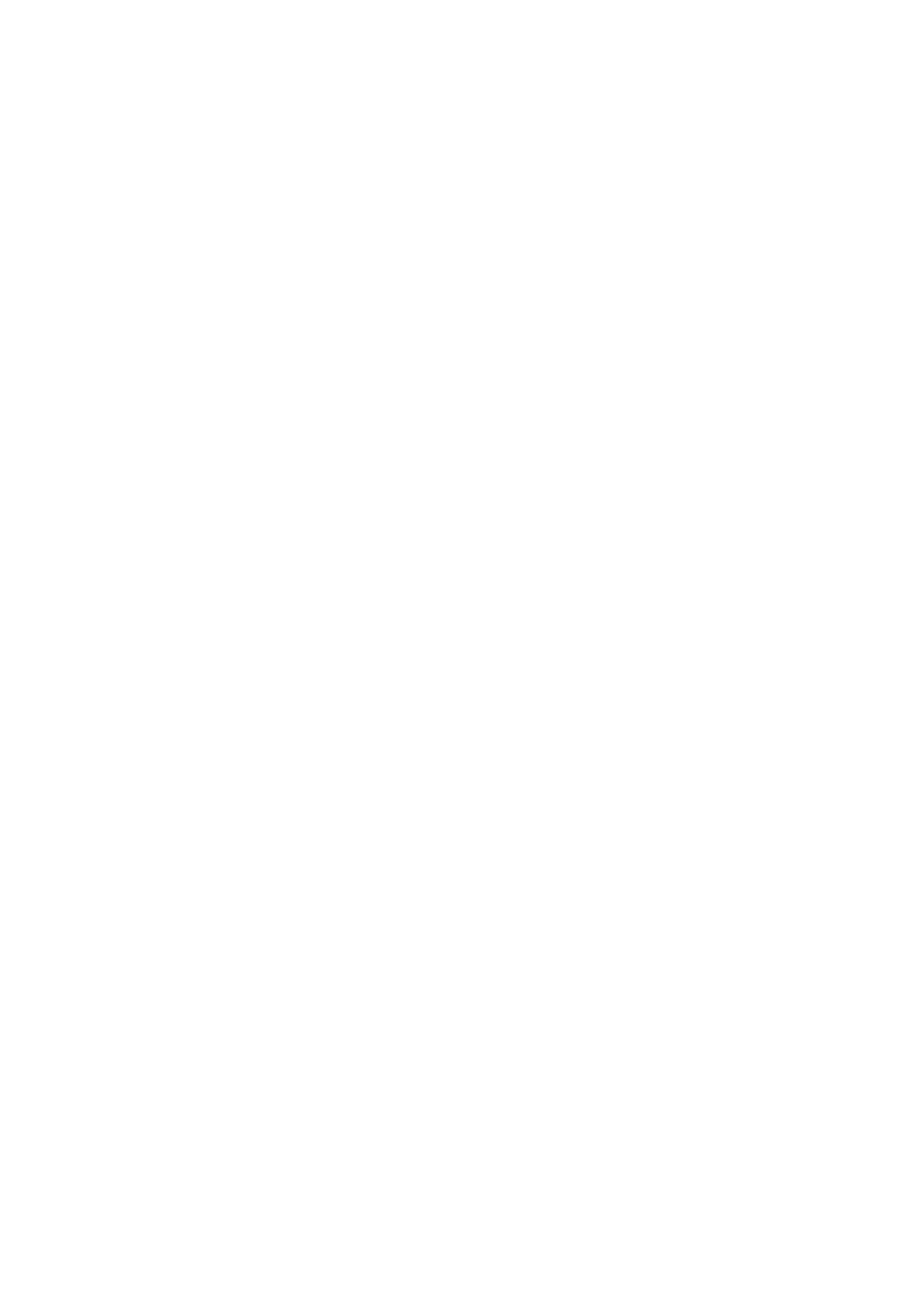Introduced by Revd the Hon F J Nile, MLC First print



New South Wales

# **Education Amendment (Ethics Classes Repeal) Bill 2011**

### **Contents**

|                                      | Page |
|--------------------------------------|------|
| Name of Act                          |      |
| 2 Commencement                       |      |
| Amendment of Education Act 1990 No 8 |      |
|                                      |      |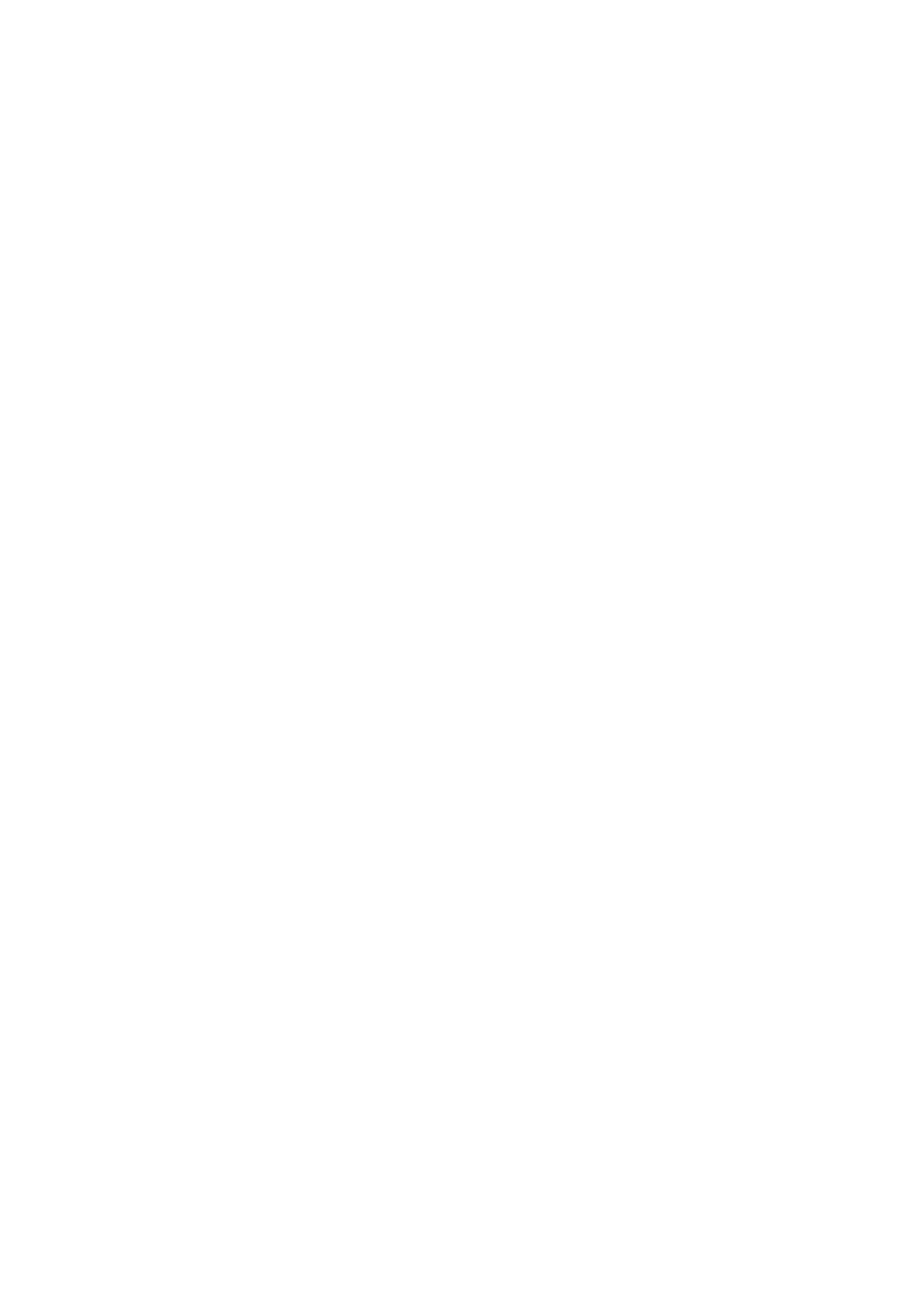

New South Wales

## **Education Amendment (Ethics Classes Repeal) Bill 2011**

No , 2011

#### **A Bill for**

An Act to amend the *Education Act 1990* to repeal the provision inserted by the *Education Amendment (Ethics) Act 2010* allowing special education in ethics as a secular alternative to special religious education at government schools.